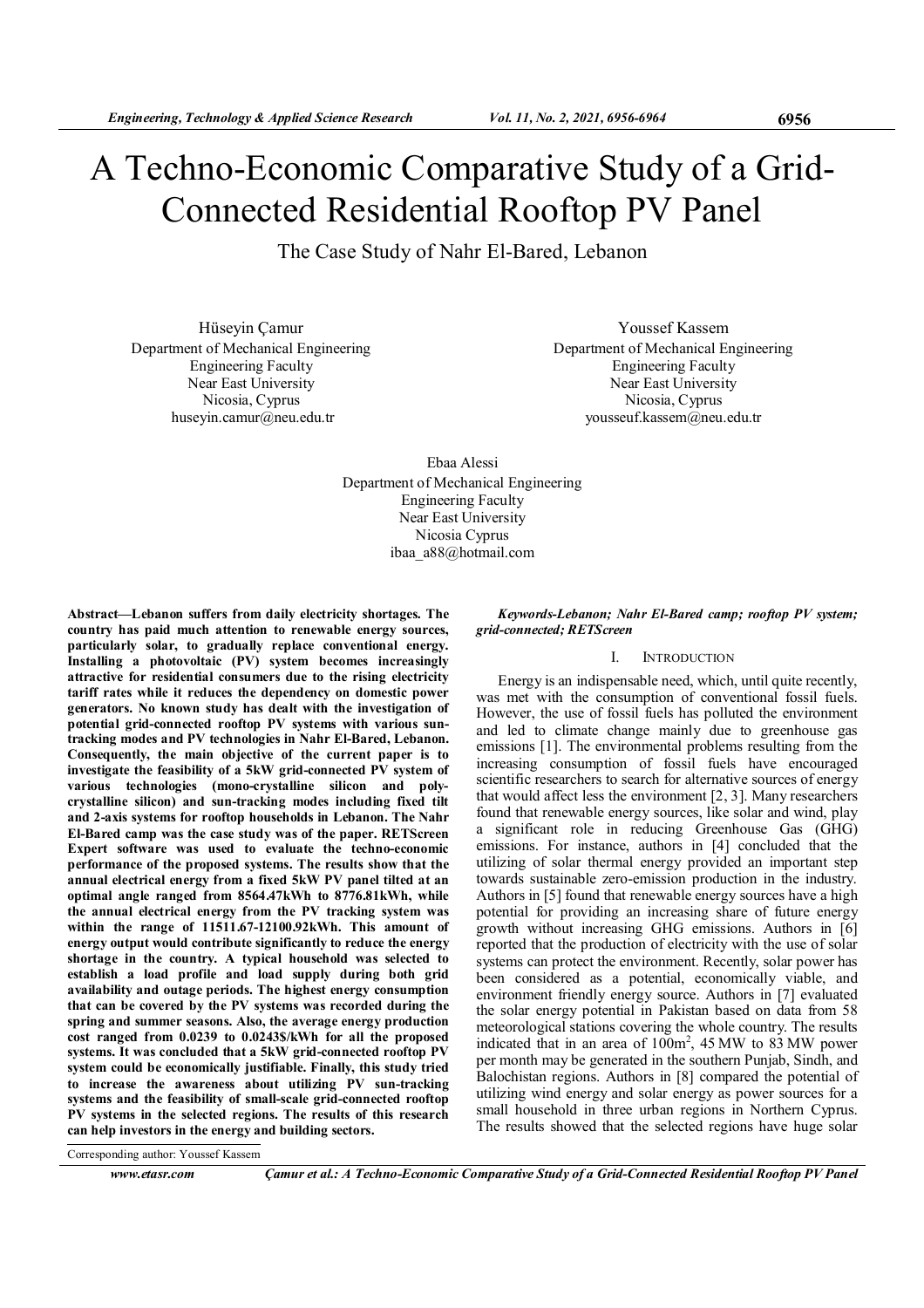potential compared to the wind energy potential. Authors in [9] studied the feasibility of a 12MW grid-connected wind/PV project in two regions of Northern Cyprus. The results indicated that the selected regions have a high potential compared to wind energy. Authors in [10] evaluated a technoeconomic analysis of a 50MW wind/PV system in various locations in Libya. The results showed that a solar PV plant project was more economical than a wind farm. Authors in [11] reported that the production of electricity using solar systems would have a great material impact on the lives of low-income households as compared to their high-income counterparts in United States. Authors in [12] investigated the feasibility of a 10MW grid-connected PV system at different locations in Libya. The results indicated that the proposed system offered the best solution for generating electricity in Libya.

Lebanon suffers from problems in the electricity sector. Generally, electricity cuts range from 3 to 13 hours per day, depending on the area. As a result, families are forced to pay two electricity bills: one to the Electricity Provider of Lebanon (Electricite du Liban-EDL) for the energy it provides, and another for generators, in which many families have to invest in order to ensure continuous access to electricity. Moreover, the electric rationing, has returned at a high rate due. Presently, the demand is estimated to be more than 3458MW, while the current capacity is around 2000MW. Besides, the cost of generating electricity is high. With peak time electricity demand of about 3458MW, which is probably less than its real size, the EDL only provides a part of this demand, and the remaining demand is met through private diesel generators, illegally connected to low voltage distribution networks. Most of the households depend on this source despite its very high prices and its low capacity. The potential for utilizing wind and solar energy in Lebanon has been investigated in [13-22]. Authors in [13] investigated the feasibility of 100MW gridconnected wind/solar systems in the Rayak region. The results indicated that wind power was more efficient than solar power in the selected region. Authors in [17] investigated the potential of wind energy at 3 coastal regions of Lebanon. The results showed that small-scale wind turbines offered high wind potential when compared to other types of wind turbines. Similar results were found in [18, 19]. Furthermore, according to the solar atlas map, the Global Horizontal Irradiation (GHI) and Direct Normal Irradiation (DNI) values vary from  $1600$ kWh/m<sup>2</sup> to 2000kWh/m<sup>2</sup> and  $1700$ W/m<sup>2</sup> to 2200W/m<sup>2</sup>, respectively. Based on the values of GHI and DNI, it is concluded that the country has high solar resources, being categorized as good, excellent, or outstanding according to solar potential classes [23]. The coastal regions have lesser values of GHI and DNI compared to other regions based on the solar atlas map. According to the wind atlas map, the mean wind speed and wind power density are within the range of 2.5-  $3m/s$  and  $25-75W/m^2$ , respectively at a height of 10m in coastal regions. Therefore, it can be concluded that the country has a huge solar energy potential compared to wind energy. The conclusions after reviewing the previous studies are:

• Lebanon has a huge solar energy potential when compared to wind energy.

- Solar power systems can reduce fossil fuel consumption and  $CO<sub>2</sub>$  emissions.
- No scientific studies proposed small-scale grid-connected rooftop PV solar power systems to meet the electricity demand of households in Nahr El-Bared.
- To the best of our knowledge, no studies investigated the economic feasibility of small-scale PV systems with various sun-tracking systems (fixed-tilt and two-axis tracking systems) in Lebanon.

Thus, there is a of literature discussing the performance of rooftop PV systems in Lebanon. Also, according to [13], citizens rely on domestic power generators or small home generators during the periods of power outage, adding financial burdens to the citizens. Furthermore, none of the reviewed studies addresses the case of Nahr El-Bared in Lebanon. According to United Nations Relief and Works Agency in 2018, the total energy generated from the generators in the Nahr El-Bared is found to be about 80MWh/day. Therefore, grid-connected PV systems can be an attractive solution to reduce electricity consumption, dependence on utility power, and increase electricity generation from renewable energy sources for residential electricity users. Furthermore, household rooftop PV systems will create significant savings in the cost of electricity bills. Additionally, such systems can help the EDL to reduce fossil fuel consumption and make electricity available throughout the day. Consequently, the study aims to investigate the techno-economic and environmental sustainability of rooftop PV systems in Nahr El-Bared. To achieve this, the NASA's database has been utilized as a source of meteorological information. Sun-tracking systems, including fixed tilt and 2-axis systems, are investigated in this study. Moreover, numerous economic indices including net present value, payback period, annual life cycle savings, internal rate of return, and the Levelized Cost of Energy have been taken into consideration as measure of performance indicators for the proposed projects. To this aim, RETScreen software was used in the present study. The proposed system can provide valuable inputs for the development of new policies and innovative solutions for the PV market growth in the country.

#### II. MATERIALS AND METHODS

The solar energy potential in the selected region in the Northern part of Lebanon is discussed based on NASA's average monthly global solar radiation and air temperature. Besides, the grid-connected rooftop PV system is investigated as a solution for the electricity crisis with the use of the RETScreen software. Figure 1 shows the methodology used in this study.

# A. Study Area and Data

Nahr El-Bared camp is one of the largest Palestinian camps in the northern part of Lebanon, located near Tripoli and near the Mediterranean Sea at 34°30'28.19"N latitude and 35°57'23.99"E longitude. From a topographic perspective, the highest and lowest average elevation reach 27m and 12m above the sea level respectively. The area of the old camp is estimated to be about 2km². According to United Nations Relief and Works Agency (2018), Nahr El-Bared camp is divided in two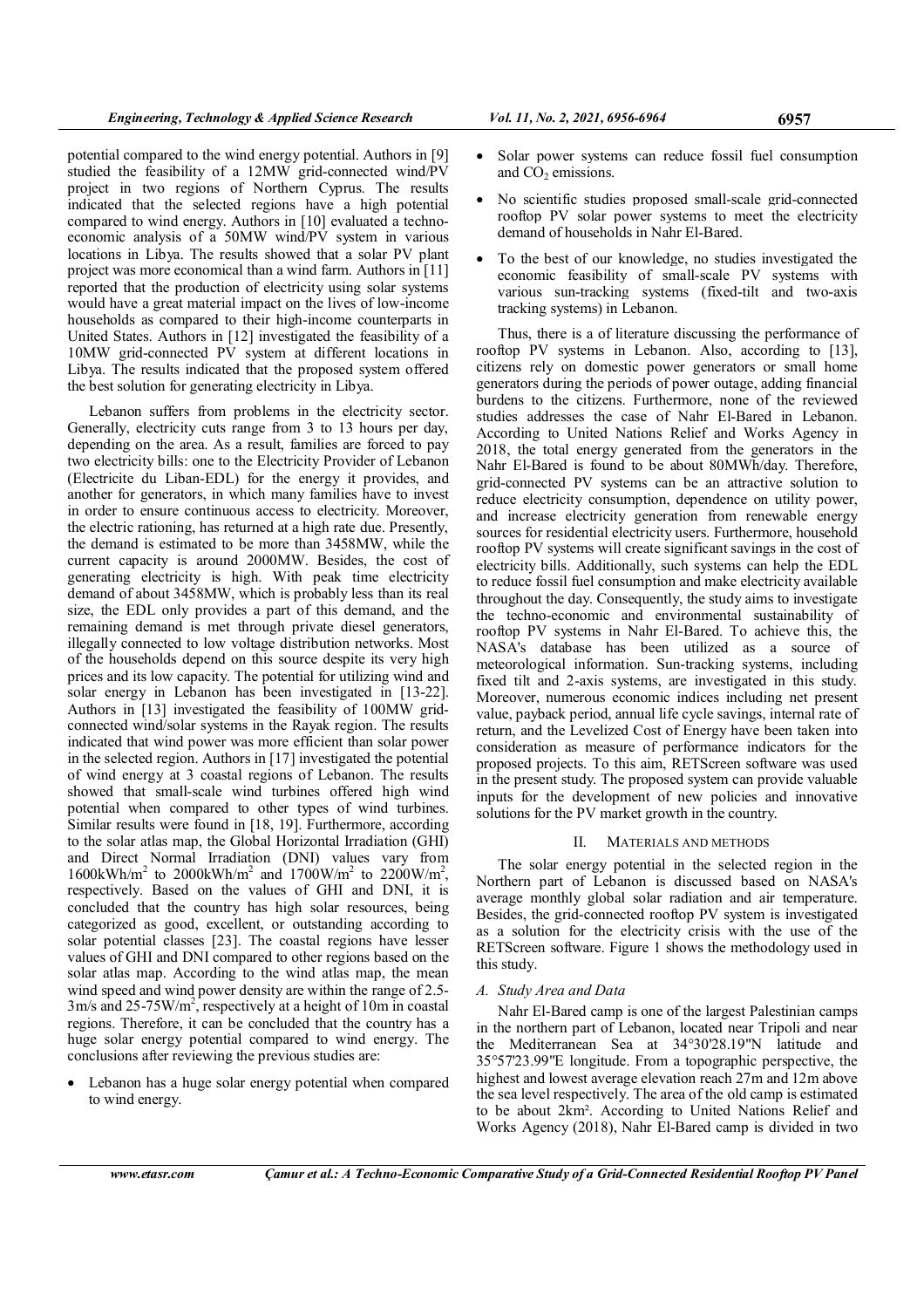camps, the old camp with an average apartment area of  $78m<sup>2</sup>$ and total built residential area of  $360000m^2$  and the new camp with an average household area of  $150m<sup>2</sup>$  and total built area of 300000m<sup>2</sup> . Several studies evaluated the solar energy potential in different locations using the NASA database [24, 25].

Moreover, the NASA database showed good agreement with the measured data of global solar irradiation of previous studies [25-27]. Therefore, the monthly NASA database is utilized in the current study to investigate the potential of solar energy in the selected region.



Fig. 1. The flowchart of the analysis steps of the current study.

# B. Design of the PV Power System

For the proposed small-scale grid-connected PV system, mono-Si-CS6X-300M and poly-Si - CS6X-310P were selected which are manufactured by Canadian Solar. Table I summarizes the specifications of the selected modules. The total number of modules and the area required for the proposed system are 17 modules and 33m<sup>2</sup>. The description method of designing a solar PV system is available in [10, 13, 25].

Power generating factor (PGF):

$$
PGF = \frac{SI \times SH}{STCI} \quad (1)
$$

Energy demand (ED):

$$
ED = ECAL \quad (2)
$$

Solar PV Energy Required (SPVER):

$$
SPCER = PER \times ELS \quad (3)
$$

www.etasr.com Camur et al.: A Techno-Economic Comparative Study of a Grid-Connected Residential Rooftop PV Panel

PV Module Sizing:

$$
TWPR = \frac{S\text{PVER}}{\text{PGF}} \quad (4)
$$
\n
$$
PVMS = \frac{TWPR}{PVOPR} \quad (5)
$$

Inverter Sizing (IS:)

$$
IS = PER \times FS \quad (6)
$$

where  $SI$  is solar irradiance,  $SH$  is the sunshine hours,  $STCI$  is standard test condition irradiance, ECAL is the energy consumption of all loads, TWPR is total Watt peak rating, PGF is panel generation factor, PVMS is PV module size, PVOPR is  $\overrightarrow{PV}$  output power rating,  $\overrightarrow{FS}$  is the factor of safety,  $\overrightarrow{PER}$  is peak energy requirements, ELS is energy lost in the system and the factor of safety is 1.3. Moreover, one inverter with 6kW capacity and 97.9% efficiency is used to convert the DC into AC and feed it directly to the grid (Table II).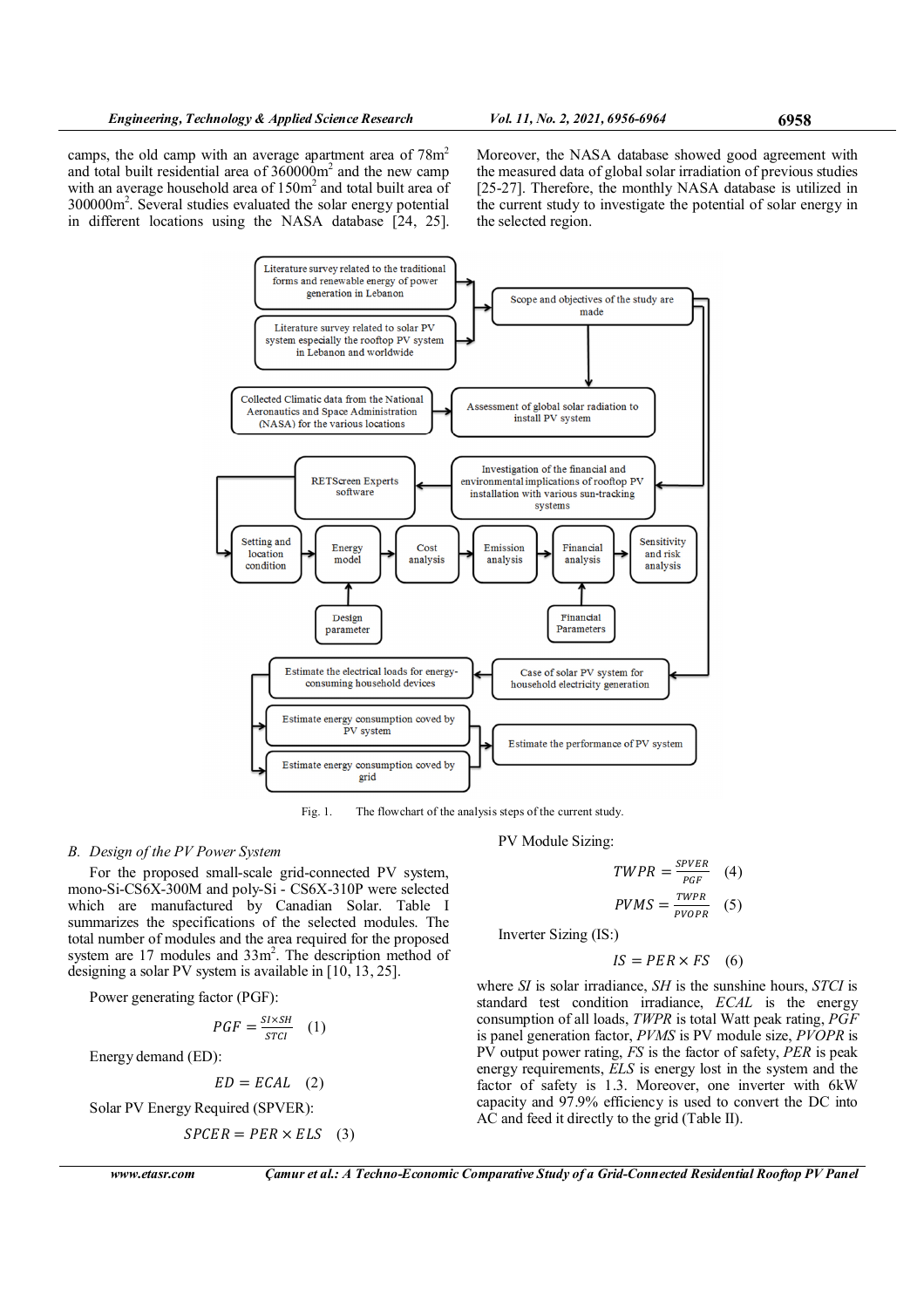TABLE I. PV MODULE SPECIFICATION

| Item                                     | <b>Specification</b>    |                              |
|------------------------------------------|-------------------------|------------------------------|
| <b>Module technology</b>                 | Mono-Si                 | Poly-Si                      |
| Manufacturer                             | Canadian Solar          |                              |
| Model                                    | mono-Si-<br>$CS6X-300M$ | poly-Si-<br><b>CS6X-310P</b> |
| Nominal power [W]                        | 300                     | 310                          |
| Open-circuit voltage [V]                 | 45                      | 44.9                         |
| Short-circuit current [A]                | 8.74                    | 9.08                         |
| Voltage at point of maximum power<br>IVI | 36.5                    | 36.4                         |
| Current at point of maximum power<br>ΙAΙ | 8.22                    | 8.52                         |
| Module area [m2]                         | 1.919                   | 1.918                        |
| Efficiency [%]                           | 15.63                   | 16.16                        |
| <b>Warranty</b> [year]                   | 25                      | 25                           |
| Cost [USD/Wdcl                           | 0.83                    | 0.8                          |

TABLE II. SPECIFICATIONS OF THE SELECTED INVERTOR

| <b>Input DC</b> parameters                                                                              | Value                   |
|---------------------------------------------------------------------------------------------------------|-------------------------|
| MPP voltage range $V_{DC}$ (at 25°C / at<br>$50^{\circ}$ C)                                             | 850V-1425V/1275V        |
| Min. input voltage $V_{DC,min}$ / start<br>voltage $V_{DC\text{Start}}$                                 | 778V/878V               |
| Max. input voltage $V_{DC, max}$                                                                        | 1500V                   |
| Max. input current $I_{DC, max}$ (at 25 °C / at<br>$50^{\circ}$ C)                                      | 3000A/2700A             |
| Max. short-circuit current rating                                                                       | 4300A                   |
| <b>Output DC</b> parameters                                                                             | Value                   |
| Nominal AC power at $cos\varphi = 1$ (at<br>$25^{\circ}$ C / at 40 $^{\circ}$ C / at 50 $^{\circ}$ C)   | 2500kVA/2350kVA/2250kVA |
| Nominal AC power at $cos\varphi = 0.8$ (at<br>$25^{\circ}$ C / at 40 $^{\circ}$ C / at 50 $^{\circ}$ C) | 2000kW/1880kW/1800kW    |
| Nominal AC IAC, nom = Max. output<br>current $I_{AC, max}$                                              | 2624A                   |

#### C. Economic Analysis

Software like RETScreen and HOMER are used to estimate the economic indicators for financial analysis. Several researchers have utilized RETScreen to investigate the feasibility of a grid-connected PV system [8, 10]. In the present study, 6 economic indicators, namely NPV, LCOE, IRR, SP, EP, and ALCS are estimated using RETScreen. Also, the GHG emission reduction, energy production, and the Capacity Factor (CF) for the proposed systems are determined using RETScreen.

Net Present Value (NPV):

$$
NPV = \sum_{n=0}^{N} \frac{c_n}{(1+r)^n} \quad (7)
$$

Levelized Cost Of Energy (LCOE):

$$
LCOE = \frac{sum\ of\ cost\ over\ lifetime}{s\ of\ electricity\ generated\ over\ the\ lifetime} \qquad (8)
$$

Internal Rate of Return (IRR):

$$
O = \sum_{n=0}^{N} \frac{c_n}{(1+IRR)^n} \quad (9)
$$

Simple Payback (SP):

$$
SP = \frac{c - 1G}{(c_{ener} + c_{capa} + c_{RE} + c_{GHG}) - (c_{o\&M} + c_{fuel})}
$$
 (10)

Equity Payback (EP):

$$
EP = \sum_{n=0}^{N} C_n \quad (11)
$$

Annual Life Cycle Savings (ALCS):

$$
ALCS = \frac{NPV}{\frac{1}{r} \left( 1 - \frac{1}{(1+r)^N} \right)} \quad (12)
$$

GHG Reduction Cost (GRC):

$$
GRC = \frac{ALCS}{\Delta_{GHG}} \quad (13)
$$

Benefit-Cost ratio (B-C):

$$
B - C = \frac{NPV + (1 - f_d)c}{(1 - f_d)FDC} \quad (14)
$$

Capacity Factor (CF)):

$$
CF = \frac{P_{out}}{P \times 8760} \quad (15)
$$

where  $P_{out}$  is the energy generated per year, P is the installed capacity, N is the project life in years,  $C_n$  is the after-tax cash flow in year  $n, r$  is the discount rate,  $C$  is the total initial cost of the project,  $f_d$  is the debt ratio, B is the total benefit of the project,  $IG$  is the incentives and grants,  $C_{enter}$  is the annual energy savings or income,  $C_{appa}$  is the annual capacity savings or income,  $C_{RE}$  is the annual Renewable Energy (RE) production credit income,  $C_{GHG}$  is the GHG reduction income,  $C_{o\&M}$  is the yearly operation and maintenance costs incurred by the clean energy project,  $C_{ruel}$  is the annual cost of fuel, which is zero for renewable projects, and  $\Delta_{GHG}$  is the annual GHG emission reduction.

### III. RESULTS AND DISCUSSION

# A. Monthly Solar Radiation

It is well known that the performance of PV modules is influenced by several climate parameters including the meteorological factors of the specific location, and solar irradiance is one of the most essential among them. Several studies utilized various simulation tools to assess the performance simulation of small-scale grid-connected rooftop PV systems. Authors in [28] assessed the feasibility of a 6.4kW grid-connected rooftop PV system in Ujjain, India by using 4 simulation tools. The results indicated that PV\*SOL is an easy, fast, and reliable software tool for the simulation of the solar PV system in the selected region. Authors in [29] investigated the performance of a 1MW grid-connected rooftop PV system in an educational institute in India using 3 simulation tools and the actual data and the PVGIS has the lowest average mean bias error and average normalized mean bias error compared to the other two tools (PVSyst and PVWatt). In this paper, the performance of the developed PV systems is estimated by 2 simulation tools, PVGIS and RETScreen. With the PVGIS (Figure 2), the highest solar radiation was recorded in July with a value of  $246.892 \text{kWh/m}^2$  while the minimum was obtained in December with a value of 76.211kWh/m<sup>2</sup>. In the RETScreen simulation tool, the highest value of solar radiation was recorded in July  $(250.\overline{48kWh/m}^2)$  as shown in Figure 2. Moreover, it was found the annual solar radiation is 1941 kWh/m<sup>2</sup> and 2010kWh/m<sup>2</sup>, given by PVGIS and RETScreen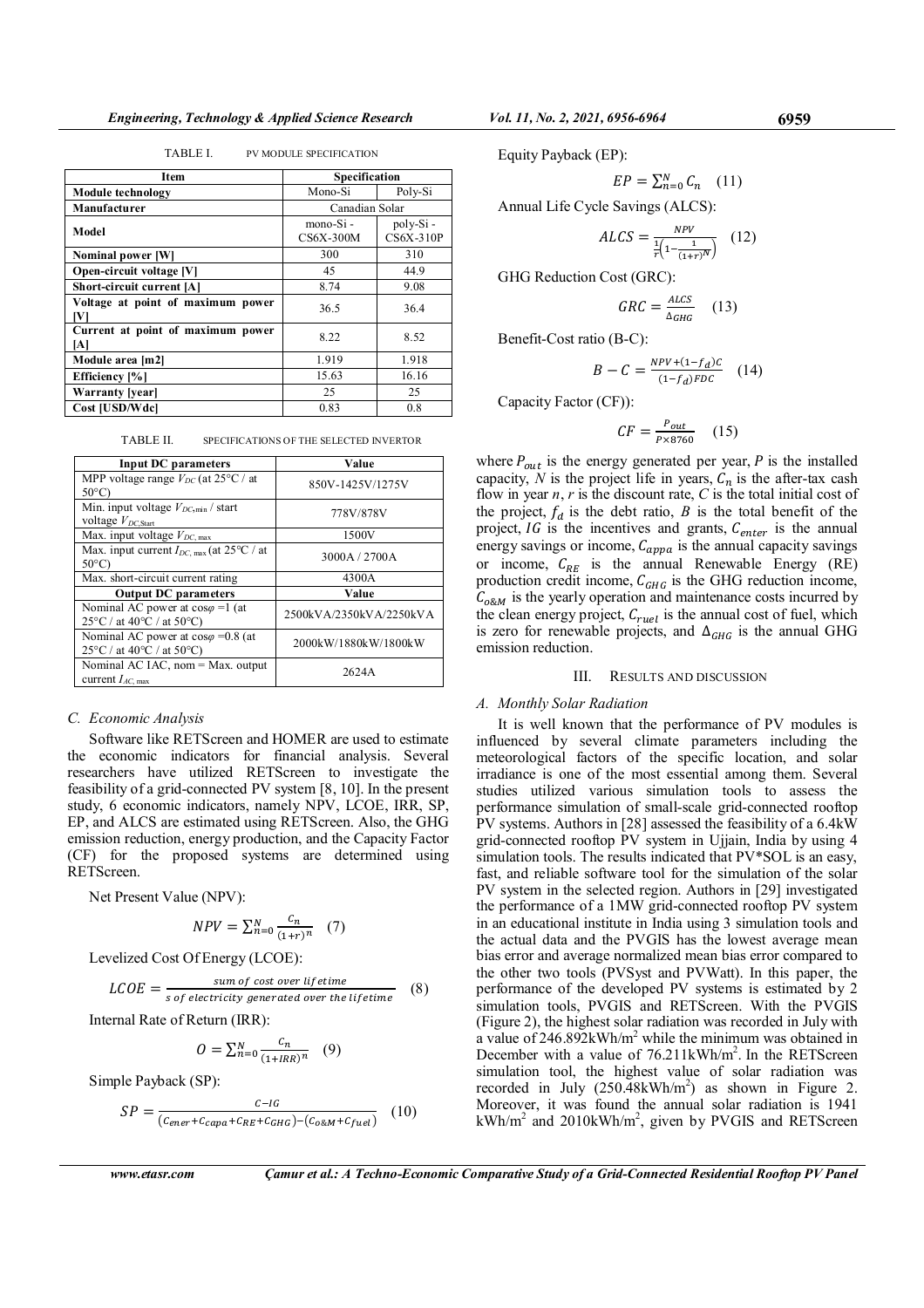respectively. It is noticed that the PVGIS and RETScreen almost give the same annual value of solar radiation. Authors in [25] found that the estimated values of solar radiation, obtained from PVGIS and RETScreen, are close to the actual data. Based on the value of solar radiation at the selected location, it was found that the solar source of Nahr El-Bared is categorized as excellent (class 5) according to [23]. Therefore, this region is suitable for installing a PV system.



Fig. 2. Average monthly solar radiation at the studied location.

#### B. Electricity Generation and Capacity Factor

The optimum slope angle and azimuth angle for the fixedtilt system are estimated with the Photovoltaic Geographical Information System (PVGIS) simulation tool. Several scientific studies have used PVGIS to find the slope angle and azimuth angle for PV systems [30, 31]. Generally, the PVGIS provides the optimum slop and azimuth angles that give the maximum annual global solar radiation for a specific location. The slop and azimuth angles for the selected study were estimated to be 30 ° and -3 ° respectively. The economic feasibility of the developed system is investigated with RETScreen. According to [32, 33], solar radiation and the number of clear sunny days are important factors that affect the annual energy exported to the grid by the panel and the Capacity Factor (CF). Table III shows the monthly and annual Electricity Generation (EG) and CF of the proposed systems. For the fixed-tilt system, it is found that the total annual value of EG is 8564.47kWh for mono-Si and 8776.81kWh for poly-Si. The total annual EG for the two-axis tracking system is within the range of 11511.67kWh (mono-SI) to 12100.92kWh (poly-Si). The maximum value of EG is recorded in July for all the proposed systems. It can be concluded that the amount of output power could be increased from 34% to 37% by a two-axis tracking system. Furthermore, it is found that the CF values of both systems vary from 19.01% to 26.43% for the fixed-tilt and twoaxis sun-tracking systems. These observations can be supported by the findings of other researchers who analyzed the feasibility of grid-connected PV systems. For instance, authors in [34] found that the CF of the proposed PV system in Oman was within the range of 16-23%. Authors in [35] found that the value of CF of grid-connected PV systems with different suntracking modes was within the range of 17.54-27.42%. Authors in [35, 36] concluded that the use of the two-axis instead of the fixed-tilt option significantly increases the generated electricity. Therefore, it can be concluded that the value gotten from the present study for the selected location is compatible with the acceptable values. Consequently, it is technically sustainable to build a grid-connected rooftop PV system in Nahr El-Bared.

FACTOR FOR THE DEVELOPED SYSTEMS Month Fixed-tilt axis Two-axis<br>Month Mars Si | Pala Si | Mars Si | Pal Mono-Si Poly-Si Mono-Si Poly-Si Jan. 514.14 526.89 663.81 680.27

TABLE III. ELECTRICITY GENERATION IN KWH AND CAPACITY

| Month        | г ілец-ше аліз |         | 1 wu=аліз |          |
|--------------|----------------|---------|-----------|----------|
|              | Mono-Si        | Polv-Si | Mono-Si   | Poly-Si  |
| Jan.         | 514.14         | 526.89  | 663.81    | 680.27   |
| Feb.         | 549.70         | 563.33  | 663.81    | 700.90   |
| Mar.         | 726.28         | 744.29  | 663.81    | 963.47   |
| Apr.         | 778.32         | 797.61  | 1015.02   | 1040.19  |
| May          | 861.40         | 882.76  | 1261.22   | 1292.49  |
| Jun.         | 853.38         | 874.54  | 1293.29   | 1325.35  |
| Jul.         | 864.42         | 885.85  | 1296.47   | 1328.61  |
| Aug.         | 852.87         | 874.02  | 1246.95   | 1277.86  |
| Sep.         | 805.77         | 825.75  | 1083.05   | 1109.90  |
| Oct.         | 718.62         | 736.43  | 970.07    | 994.12   |
| Nov.         | 562.21         | 576.15  | 730.92    | 749.05   |
| Dec.         | 477.36         | 489.19  | 623.25    | 638.70   |
| Annual [kWh] | 8564.47        | 8776.81 | 11511.67  | 12100.92 |
| CF [%]       | 19.17          | 19.01   | 26.43     | 26.21    |

# C. Performance of the Proposed Systems

The performance of the aforementioned sun-tracking systems was evaluated by the estimation of the economic and environmental factors for each system. In this study, the financial parameters (Table IV) inflation rate, discount rate, reinvestment rate, debt ratio, debt interest rate, were considered as input variables for the estimated economic indicators assumed based on [10, 13, 25, 35, 37-40]. In the present study, the system cost is around \$5261 and \$5243 for mono-Si and poly-Si fixed-tilt and \$7365 and \$7347 for mono-Si and poly-Si two-axis tracking systems which are estimated based on recent market data in the country and are consistent with the cost prices available in the literature. In general, the net present value of any investment project can be defined as the difference between the present value of cash inflows and outflows of the project [41]. Therefore, it is clear that in order to calculate the net present value, there must be a discount rate based on which the cash flows associated with the investment are deducted [42, 43]. Therefore, it can be concluded that the difficulty in determining the discount rate that is used as a basis for calculating the net present value has an impact on the investment decision. Additionally, the average credit interest rate can be used as the discount rate, or the interest rate on project loans can be considered as the discount rate [44]. There is an inverse relationship between the discount rate and the current value of the project, which means that choosing a discount rate is very important [45]. The debt ratio is the financial ratio used to assess and measure the leverage of an entity over the relationship between total debt (long-term debt and short-term debt) and total assets [46]. If the ratio is higher than 1, this means that the total liabilities are higher than the total assets, which means that the facility's leverage is high and it faces more financial risks. If the ratio is less than 1, then this means that the total liabilities are less than the assets, which means that the facility is financially sound. Besides, highinterest rates lead to an increase in the future value of the project as the period of investment leads to a future value increase. The results regarding the economic performance of the 5kW grid-connected rooftop PV system for all the developed PV systems are summarized in Table V. The obtained results show that the value of NPV for the proposed systems is positive and makes the project to be financially and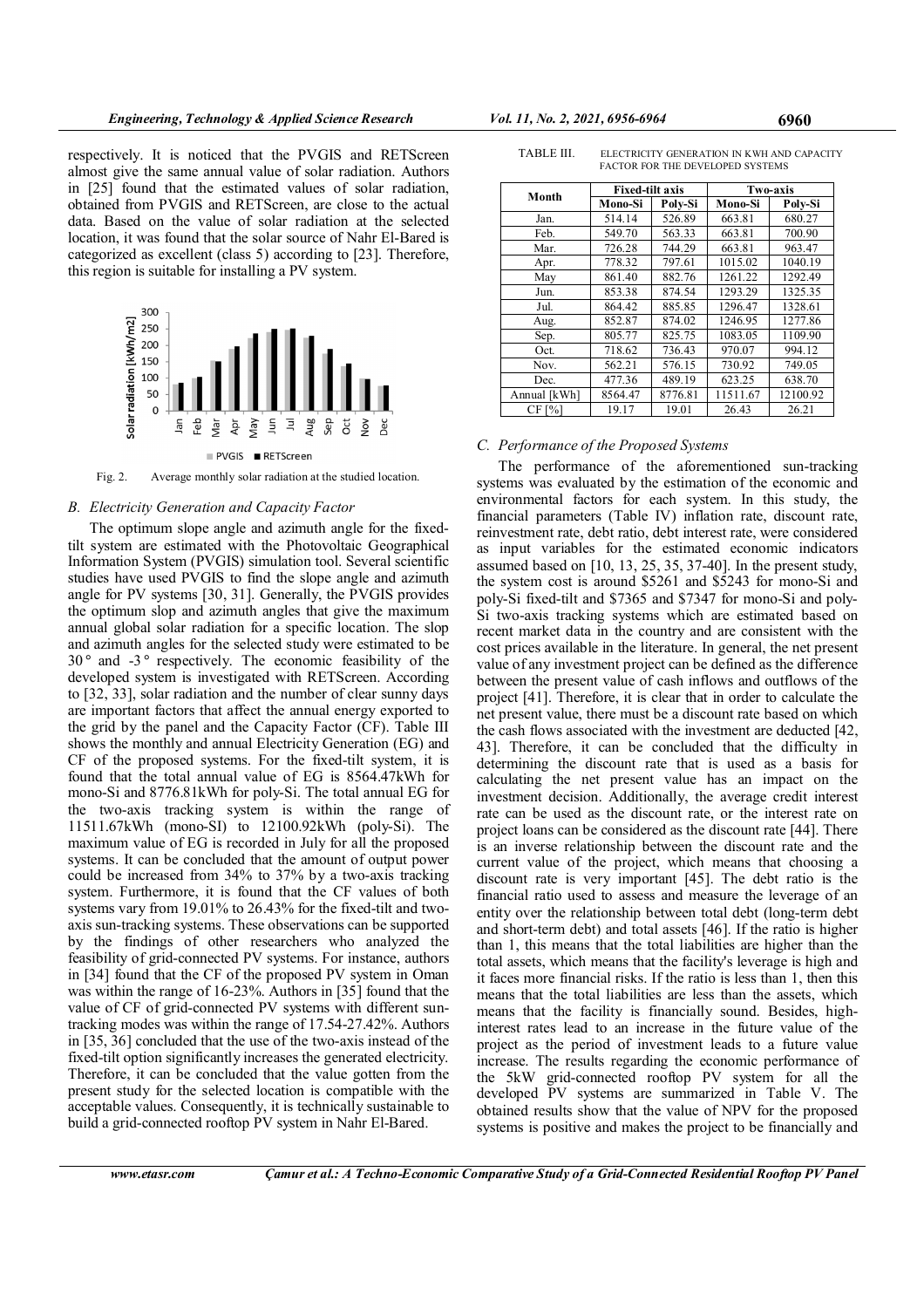economically feasible [24, 35]. Also, it is found that the proposed projects in the selected location are economically acceptable based on the internal rate of return, which is a measure of a project's profitability [24, 47]. It is observed that the developed PV project has the longest value of EP of 3.2 years for mono-Si and the lowest one for poly-Si system with a value of 3.1 years. For the fixed-tilt system, the SP values are 6.14 years and 5.97 years for mono-Si and poly-Si respectively. For the two-axis tracking modes, the SP values are 6.24 and 6.07 years respectively for mono-Si and poly-Si. The results indicate that the PV projects in the region make financial sense.

TABLE IV. FINANCIAL PARAMETERS

| Factor                             | Unit          | Value |
|------------------------------------|---------------|-------|
| <b>Inflation rate</b>              | $\frac{0}{0}$ | 2.5   |
| Discount rate                      | $\frac{0}{0}$ |       |
| <b>Reinvestment rate</b>           | $\frac{0}{0}$ |       |
| Project life                       | vear          | 25    |
| Debt ratio                         | $\frac{0}{0}$ | 50    |
| Debt interest rate                 | $\frac{0}{0}$ |       |
| Debt term                          | vear          | 20    |
| Electricity export escalation rate | $\frac{0}{0}$ |       |

TABLE V. ECONOMIC PERFORMANCE –CURRENT STUDY

|                      | <b>Fixed-tilt axis</b> |           | <b>Two-axis</b> |           |
|----------------------|------------------------|-----------|-----------------|-----------|
| <b>Parameters</b>    | Mono-Si                | Polv-Si   | Mono-Si         | Poly-Si   |
| $IRR$ [%]            | 15.99                  | 16.14     | 15.92           | 16.05     |
| SP [year]            | 6.14                   | 5.97      | 6.24            | 6.07      |
| EP [year]            | 3.21                   | 3.12      | 3.26            | 3.17      |
| <b>NPV</b> [\$]      | 37658.51               | 38740.63  | 51809.73        | 53294.87  |
| ALCS p\$/year]       | 1506.34                | 1549.63   | 2072.39         | 2131.79   |
| <b>NPV [\$]</b>      | $-248.79$              | $-249.75$ | $-248.26$       | $-249.20$ |
| <b>LCOE [\$/kWh]</b> | 0.0246                 | 0.0239    | 0.0249          | 0.0243    |
| Performance [%]      | 82.63                  | 81.90     | 91.62           | 93.16     |

TABLE VI. ECONOMIC PERFORMANCE COMPARISON

| Ref.                         | Country            | Size/load | <b>Tracking mode</b>            | <b>LCOE</b> [\$/kWh] |                                 |             |
|------------------------------|--------------------|-----------|---------------------------------|----------------------|---------------------------------|-------------|
| [8]a                         | Northern<br>Cyprus | 6.4kW     | <b>Fixed Tilt</b>               | 0.0194-0.0199        |                                 |             |
| $\lceil 10 \rceil a$         | Libya              | 5kW       | Fixed Tilt                      | 0.0307-0.0270        |                                 |             |
| [38]a                        | Norway             | 2.07kW    | <b>Fixed Tilt</b>               | 0.149-11.632         |                                 |             |
|                              |                    |           | <b>Fixed Tilt</b>               | 2.944                |                                 |             |
| [48]b                        | India              | 6kW       | Two-axis adjustment<br>tracking | 3.165                |                                 |             |
| [49] $c$                     | Nigeria            | 1kW       | Two-axis continuous<br>tracking | 0.299                |                                 |             |
|                              |                    |           | <b>Fixed Tilt</b>               | 0.097                |                                 |             |
| [50]a                        | Jordan             | 7.98kW    | Two-axis continuous<br>tracking | 0.122                |                                 |             |
|                              |                    | 5.19      | Fixed Tilt                      | 0.226-0.287          |                                 |             |
| [51]b                        | India              |           |                                 | kWh/d                | Two-axis continuous<br>tracking | 0.523-0.732 |
|                              |                    |           | <b>Fixed Tilt</b>               | 0.075                |                                 |             |
| Spain<br>$\left[52\right]$ a |                    | 1kW       | Two-axis continuous<br>tracking | 0.109                |                                 |             |
| [53]c                        | Iraq               | 4kW       | <b>Fixed Tilt</b>               | 0.09                 |                                 |             |
| $54$ ]a                      | Europe             | 4kW       | <b>Fixed Tilt</b>               | 0.120-0.390          |                                 |             |
| [55]a                        | Indonesia          | 3kWp      | <b>Fixed Tilt</b>               | 0.09                 |                                 |             |
| 56a                          | Iraq               | 5kW       | <b>Fixed Tilt</b>               | 0.078                |                                 |             |
|                              |                    |           | <b>Fixed Tilt</b>               | 0.0239-0.0246        |                                 |             |
| <b>CS</b>                    | Lebanon            | 5kW       | Two-axis continuous<br>tracking | 0.0243-0.0246        |                                 |             |

CS: Current Study, a: grid-connected PV system, b: stand-alone PV with micro WT hybrid power system, c: Stand-alone PV system

The lowest value of LCOE is found for poly-Si systems as shown in Table V. The LCOE value of the proposed projects is compared with the existing value of small-scale PV systems in the literature. Table VI summarizes the economic analysis of solar projects with various tracking modes in different countries. It is found that the LCOE values of the proposed systems are within the range of the maximum  $(3.165\sqrt{3}kWh)$ and minimum (0.0199\$/kWh) of LCOE values obtained from the literature. It is noticed that the value of LCOE is slightly increased by 4.23% when the two-axis system is used. This increment of LCOE is primarily due to the high cost of the twoaxis system. The developed systems provide a very good insight into the economic viability of the project for all regions. Additionally, the obtained results demonstrated that the development of the proposed 5kW PV power system is economically acceptable due to the obtained favorable economic results.

# D. The Case of a Solar PV System for Household Electricity Generation

This section aims to evaluate the techno-economic performance of 5kW grid-connected PV systems for rooftop PV systems. Designing the electrical load is an essential part of this section. The energy demand  $(E_{load})$  of the considering household can be estimated by [57]:

$$
E_{load} = \sum_{j=1}^{N_{category}} P_j n_j T_j \quad (16)
$$

where  $P_j$  is the rated power of the *j*-th kind of household appliance (kW),  $n_j$  is the number of the *j*-th kind of household appliances,  $T_j$  is the used hours per day of the j-th kind of household appliance (h/day) and  $N_{categor}$  is the category number of household appliances.

According to [58, 59], lighting, TV, air conditioning, refrigerator, electric cooker, washing machine, water heater, and small power appliances are the most important energyconsuming household devices. In this case, the chosen house is equipped with efficient appliances. The characteristics of this house are:

- Room number: three rooms.
- Lighting: rooms, kitchen, toilet, bathroom, courtyard, and corridor.
- Appliances: refrigerator, TV, water heater, computer, laptop, washing machine, air conditioner, and fan.

The total energy consumption for the chosen house is estimated as 20kWh/day. As mentioned previously, the total annual energy generating from both PV systems is varied from 8564.47kWh to 8776.81kWh and 11511.67kWh to 12100.92kWh for fixed-tilt and two-axis tracking systems, respectively.

Figure 3 shows the energy consumption covered by the proposed PV systems and grid for each month. It is observed that around 13% out of the total energy consumption is covered by the grid and the remaining is supplied by a fixed-tilt PV system, which is about 87% for the winter season. This is due to a heavy electrical load connected in the system like a water heater. For the rest of the year, the PV systems could cover all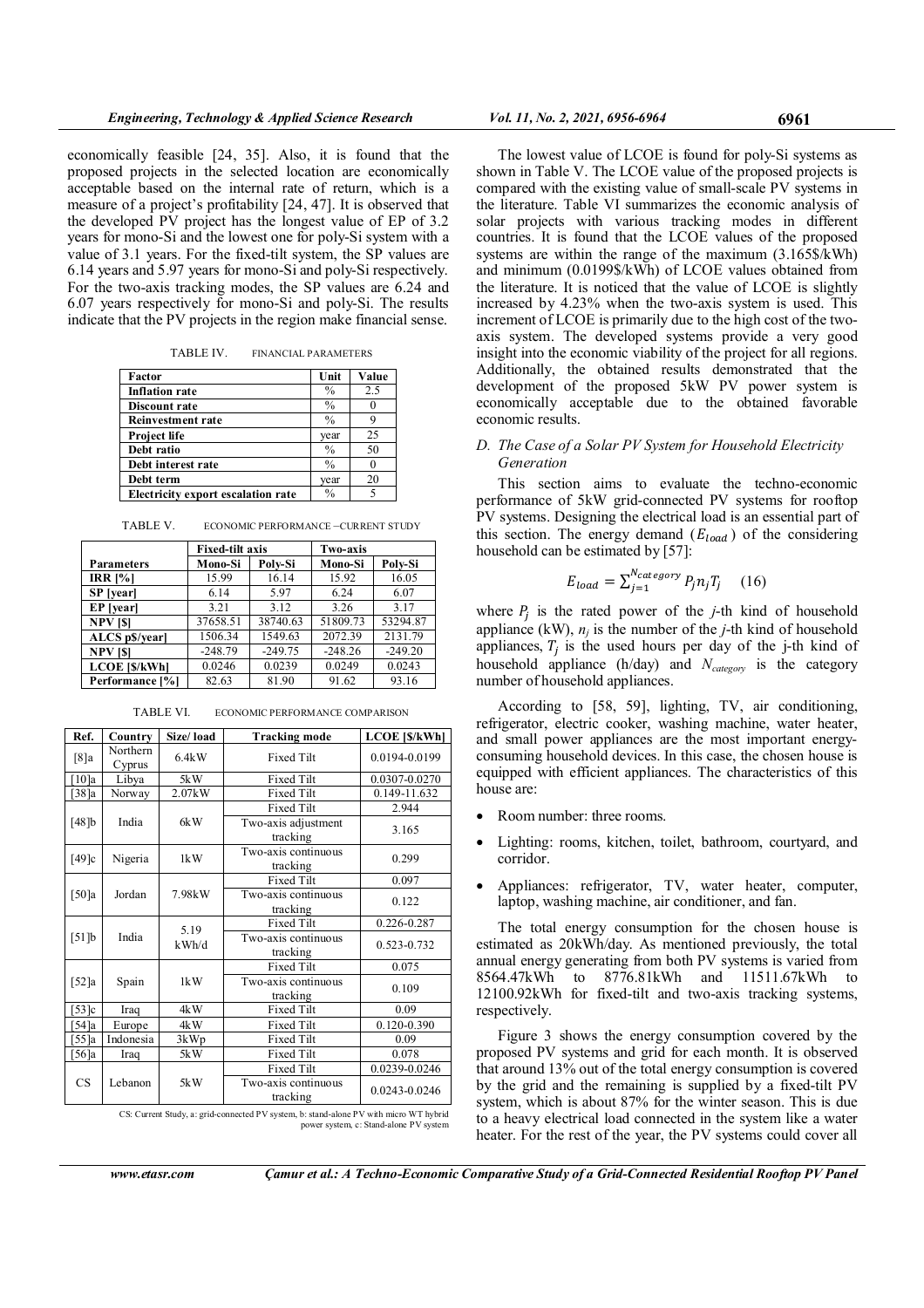the energy consumption. Also, due to the length of the day that depends on sun altitude, the geographical latitude of the location, declination angle of the sun, and hour angle, the amount of energy production from the PV system will be increased.



□ Consumption ■ Two-axis (Poly-Si)

Fig. 3. Monthly variation of energy generation and energy consumption.

#### IV. LIMITATIONS AND CONCLUSIONS

Due to rising electricity tariff rates and the potential reduction of the dependency on domestic power generators in Lebanon, installing PV systems has become increasingly attractive for residential consumers, a trend that is supported by the reviewed studies. Before starting the main conclusions in the present study, it is essential to acknowledge the limitations of this work. First, the financial parameters were assumed based on historical values in the literature. Second, the influence of various parameters such as dust, irradiation intensity, air temperature, and relative humidity were neglected due to limitations of the RETScreen software. Third, the cost of the proposed projects was estimated based on the existing costs in the literature. The findings from the present study showed that the annual value of solar radiation for the selected region is 2010kWh/m<sup>2</sup> . Based on annual global solar irradiation, the analysis indicates that the selected region in Lebanon has a potential for the distribution of PV power systems in residential applications. Moreover, the annual energy output showed that the 5kW grid-connected PV system in Nahr El-Bared was within the range of 8564.47-8776.81kWh and 11511.67- 12100.92kWh respectively when fixed tilt and two-tracking systems have been used. Based on this analysis, it was found that the highest energy consumption that can be covered by PV systems is recorded in spring and summer seasons.

The average energy production cost ranged in 0.0239- 0.0249\$/kWh for all the proposed systems. The electricity price depends on the amount of energy consumption, i.e. the energy cost calculation starts from 0.025\$/kWh for energy consumption of 0-100kWh, 0.04\$/kWh for 100-300kWh, 0.0584\$/kWh for 300-400kWh, 0.0875\$/kWh for 400- 500kWh, and 0.146\$/kWh over 500kWh. Therefore, the energy production cost of the proposed systems is competitive with the electricity tariffs. Furthermore, it was found that the difference between the energy production cost from a fixed-tilt system and from a two-axis tracking system is lower than 2%. It can be concluded that a 5kW grid-connected PV tracking system is economically justifiable.

The results of this paper demonstrate that a small-scale grid-connected rooftop PV system in the Nahr El-Bared has the potential to solve the electricity issue in the area, reduce the consumption of fossil fuels and environmental pollution by minimizing the emissions of  $CO<sub>2</sub>$ . The present study tried to increase the awareness about utilizing PV sun-tracking systems and the feasibility of small-scale grid-connected rooftop PV systems in the studied region. The results of this research can help the investors in the energy and building sectors and accelerate an informed transition towards a more sustainable future.

#### **ACKNOWLEDGMENTS**

The authors would like to thank the Faculty of Engineering and especially the Mechanical Engineering Department at Near East University for their support and encouragement.

#### **REFERENCES**

- [1] F. Chermat, M. Khemliche, A. E. Badoud, and S. Latreche, "Techno-Economic Feasibility Study of Investigation of Renewable Energy System for Rural Electrification in South Algeria," Engineering, Technology & Applied Science Research, vol. 8, no. 5, pp. 3421–3426, Oct. 2018, https://doi.org/10.48084/etasr.2253.
- [2] A. Q. Jakhrani, A. R. Jatoi, M. M. Jakhrani, A. N. Laghari, and S. A. Kamboh, "Appraisal of Climatic Conditions for Potential Solar Energy Applications in Nawabshah and Quetta Cities," Engineering, Technology & Applied Science Research, vol. 9, no. 1, pp. 3711–3714, Feb. 2019, https://doi.org/10.48084/etasr.2472.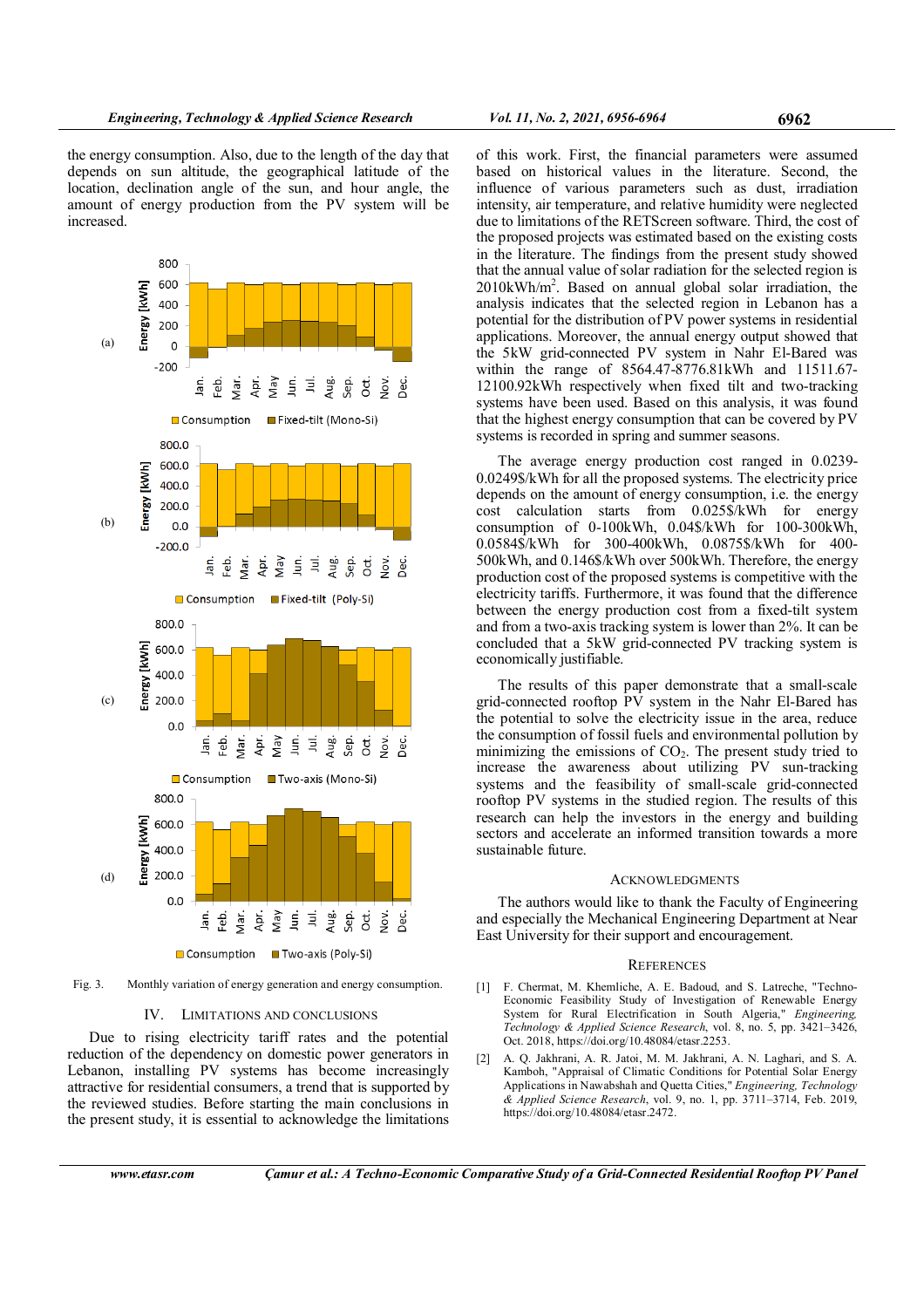- [4] H. Schnitzer, C. Brunner, and G. Gwehenberger, "Minimizing greenhouse gas emissions through the application of solar thermal energy in industrial processes," Journal of Cleaner Production, vol. 15, no. 13–14, pp. 1271–1286, Sep. 2007, https://doi.org/10.1016/j.jclepro. 2006.07.023.
- [5] A. Shahsavari and M. Akbari, "Potential of solar energy in developing countries for reducing energy-related emissions," Renewable and Sustainable Energy Reviews, vol. 90, pp. 275–291, Jul. 2018, https://doi.org/10.1016/j.rser.2018.03.065.
- [6] A. Shahsavari, F. T. Yazdi, and H. T. Yazdi, "Potential of solar energy in Iran for carbon dioxide mitigation," International Journal of Environmental Science and Technology, vol. 16, no. 1, pp. 507–524, Jan. 2019, https://doi.org/10.1007/s13762-018-1779-7.
- [7] S. Adnan, A. Hayat Khan, S. Haider, and R. Mahmood, "Solar energy potential in Pakistan," Journal of Renewable and Sustainable Energy, vol. 4, no. 3, May 2012, Art. no. 032701, https://doi.org/10.1063/ 1.4712051.
- [8] Y. Kassem, R. Al Zoubi, and H. Gokcekus, "The Possibility of Generating Electricity Using Small-Scale Wind Turbines and Solar Photovoltaic Systems for Households in Northern Cyprus: A Comparative Study," Environments, vol. 6, no. 4, Apr. 2019, Art. no. 47, https://doi.org/10.3390/environments6040047.
- [9] Y. Kassem, H. Gokcekus, and H. Camur, "Economic assessment of renewable power generation based on wind speed and solar radiation in<br>urban regions " Global Journal of Environmental Science and Global Journal of Environmental Science and Management, vol. 4, no. 4, pp. 465–482, Oct. 2018, https://doi.org/ 10.22034/gjesm.2018.04.007.
- [10] Y. Kassem, H. Camur, and R. A. F. Aateg, "Exploring Solar and Wind Energy as a Power Generation Source for Solving the Electricity Crisis in Libya," Energies, vol. 13, no. 14, Jan. 2020, Art. no. 3708, https://doi.org/10.3390/en13143708.
- [11] B. O. Sigrin and M. E. Mooney, "Rooftop Solar Technical Potential for Low-to-Moderate Income Households in the United States," National Renewable Energy Lab. (NREL), Golden, CO, United States, NREL/TP-6A20-70901, Apr. 2018, https://doi.org/10.2172/1434891.
- [12] Y. Kassem, H. Camur, and O. a. M. Abughinda, "Solar Energy Potential and Feasibility Study of a 10MW Grid-connected Solar Plant in Libya," Engineering, Technology & Applied Science Research, vol. 10, no. 4, pp. 5358–5366, Aug. 2020, https://doi.org/10.48084/etasr.3607.
- [13] Y. Kassem, H. Gökçekuş, and W. Janbein, "Predictive model and assessment of the potential for wind and solar power in Rayak region, Lebanon," Modeling Earth Systems and Environment, Jul. 2020, https://doi.org/10.1007/s40808-020-00866-y.
- [14] K. Abdeladim, S. Bouchakour, A. H. Arab, S. O. Amrouche, and N. Yassaa, "Promotion of renewable energy in some MENA region countries," IOP Conference Series: Earth and Environmental Science, vol. 154, May 2018, Art. no. 012003, https://doi.org/10.1088/1755- 1315/154/1/012003.
- [15] G. Al Zohbi, P. Hendrick, and P. Bouillard, "Wind characteristics and wind energy potential analysis in five sites in Lebanon," International Journal of Hydrogen Energy, vol. 40, no. 44, pp. 15311–15319, Nov. 2015, https://doi.org/10.1016/j.ijhydene.2015.04.115.
- [16] G. Al Zohbi, P. Hendrick, C. Renier, and P. Bouillard, "The contribution of wind-hydro pumped storage systems in meeting Lebanon's electricity demand," International Journal of Hydrogen Energy, vol. 41, no. 17, pp. 6996–7004, May 2016, https://doi.org/10.1016/j.ijhydene.2016.01.028.
- [17] Y. Kassem, H. Gokcekus, and M. Zeitoun, "Modeling of technoeconomic assessment on wind energy potential at three selected coastal regions in Lebanon," Modeling Earth Systems and Environment, vol. 5, no. 3, pp. 1037–1049, Sep. 2019, https://doi.org/10.1007/s40808-019- 00589-9.
- [18] H. Gokcekus, Y. Kassem, and M. Al Hassan, "Evaluation of Wind Potential at Eight Selected Locations in Northern Lebanon Using Open Source Data," International Journal of Applied Engineering Research, vol. 14, no. 11, pp. 2789–2794, 2019.
- [19] Y. Kassem, H. Gokcekus, M. M. Mizran, and S. M. Alsayas, "Evaluation of the Wind Energy Potential in Lebanon's Coastal Regions using Weibull Distribution Function," International Journal of Engineering Research and Technology, vol. 12, no. 6, pp. 784–792, 2019.
- [20] S. Tannous, R. Manneh, H. Harajli, and H. El Zakhem, "Comparative cradle-to-grave life cycle assessment of traditional grid-connected and solar stand-alone street light systems: A case study for rural areas in Lebanon," Journal of Cleaner Production, vol. 186, pp. 963–977, Jun. 2018, https://doi.org/10.1016/j.jclepro.2018.03.155.
- [21] G. Ibarra-Berastegi, A. Ulazia, J. Saenz, and S. J. Gonzalez-Roji, "Evaluation of Lebanon's Offshore-Wind-Energy Potential," Journal of Marine Science and Engineering, vol. 7, no. 10, Oct. 2019, Art. no. 361, https://doi.org/10.3390/jmse7100361.
- [22] A. E. H. Berjawi, S. Najem, G. Faour, and C. Abdallah, "Assessing Solar PV's Potential in Lebanon," Issam Fares Institute for Public Policy and International Affairs, working paper 17, Aug. 2017, https://doi.org/ 10.13140/RG.2.2.17493.32485.
- [23] R. Pravalie, C. Patriche, and G. Bandoc, "Spatial assessment of solar energy potential at global scale. A geographical approach," Journal of Cleaner Production, vol. 209, pp. 692–721, Feb. 2019, https://doi.org/ 10.1016/j.jclepro.2018.10.239.
- [24] A. B. Owolabi, B. E. K. Nsafon, J. W. Roh, D. Suh, and J.-S. Huh, "Validating the techno-economic and environmental sustainability of solar PV technology in Nigeria using RETScreen Experts to assess its viability," Sustainable Energy Technologies and Assessments, vol. 36, Dec. 2019, Art. no. 100542, https://doi.org/10.1016/j.seta.2019.100542.
- [25] Y. Kassem, H. Camur, and S. M. A. Alhuoti, "Solar Energy Technology for Northern Cyprus: Assessment, Statistical Analysis, and Feasibility Study," Energies, vol. 13, no. 4, Jan. 2020, Art. no. 940, https://doi.org/ 10.3390/en13040940.
- [26] K. Belkilani, A. Ben Othman, and M. Besbes, "Assessment of global solar radiation to examine the best locations to install a PV system in Tunisia," Applied Physics A, vol. 124, no. 2, Jan. 2018, Art. no. 122, https://doi.org/10.1007/s00339-018-1551-3.
- [27] K. Gairaa and Y. Bakelli, "Solar Energy Potential Assessment in the Algerian South Area: Case of Ghardaïa Region," Journal of Renewable<br>Energy, vol. 2013, Mar. 2013, Art. no. 496348, Energy, vol. 2013, Mar. 2013, Art. no. 496348, https://doi.org/10.1155/2013/496348.
- [28] C. Dondariya et al., "Performance simulation of grid-connected rooftop solar PV system for small households: A case study of Ujjain, India, Energy Reports, vol. 4, pp. 546–553, Nov. 2018, https://doi.org/10.1016/ j.egyr.2018.08.002.
- [29] S. Thotakura et al., "Operational performance of megawatt-scale grid integrated rooftop solar PV system in tropical wet and dry climates of India," Case Studies in Thermal Engineering, vol. 18, Apr. 2020, Art. no. 100602, https://doi.org/10.1016/j.csite.2020.100602.
- [30] R. Abdallah, E. Natsheh, A. Juaidi, S. Samara, and F. Manzano-Agugliaro, "A Multi-Level World Comprehensive Neural Network Model for Maximum Annual Solar Irradiation on a Flat Surface," Energies, vol. 13, no. 23, Jan. 2020, Art. no. 6422, https://doi.org/ 10.3390/en13236422.
- [31] N. Bailek, K. Bouchouicha, N. Aoun, M. EL-Shimy, B. Jamil, and A. Mostafaeipour, "Optimized fixed tilt for incident solar energy maximization on flat surfaces located in the Algerian Big South, Sustainable Energy Technologies and Assessments, vol. 28, pp. 96–102, Aug. 2018, https://doi.org/10.1016/j.seta.2018.06.002.
- [32] A. Mehmood, F. A. Shaikh, and A. Waqas, "Modeling of the solar photovoltaic systems to fulfill the energy demand of the domestic sector of Pakistan using RETSCREEN software," in International Conference and Utility Exhibition on Green Energy for Sustainable Development, Pattaya, Thailand, Mar. 2014, pp. 1–7.
- [33] A. Khandelwal and V. Shrivastava, "Viability of grid-connected solar PV system for a village of rajasthan," in International Conference on Information, Communication, Instrumentation and Control, Indore, India, Aug. 2017, pp. 1–6, https://doi.org/10.1109/ICOMICON. 2017.8279175.
- [34] H. A. Kazem and T. Khatib, "Techno-economical assessment of grid connected photovoltaic power systems productivity in Sohar, Oman,"